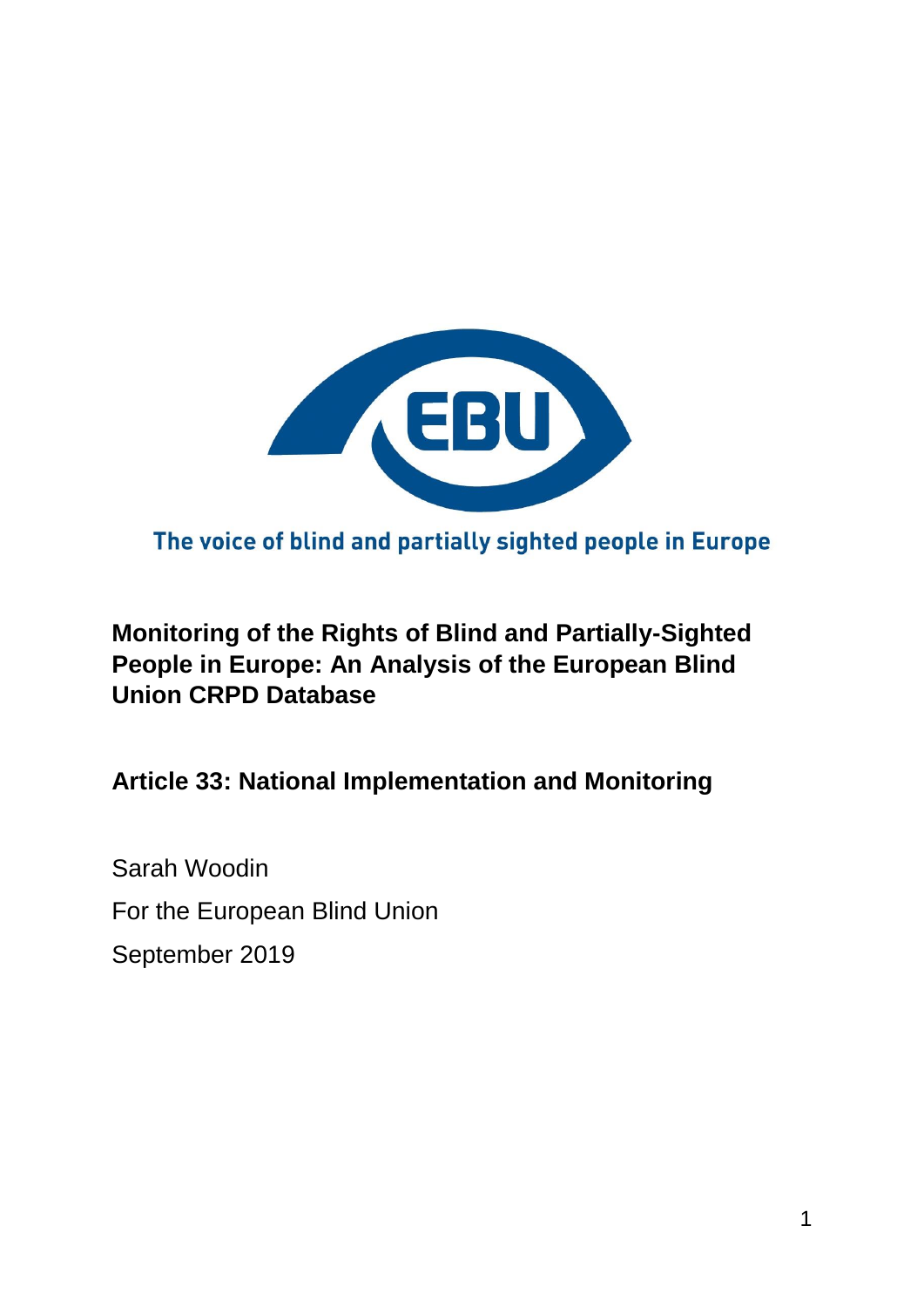# **Table of Contents**

| Section 1 Designation and Organisation of National Bodies10         |
|---------------------------------------------------------------------|
|                                                                     |
| Section 3: Involvement and Participation of Organisations of DPOs / |
|                                                                     |
|                                                                     |

## <span id="page-1-0"></span>**Purpose and Background of the Report**

The EBU database aims to provide information at country level on progress made towards implementation of Articles of the Convention on the Rights of Persons with Disabilities (CRPD), in order to support EBU's membership, campaigners and policy makers.

In this report, we describe progress on Article 33: National Implementation and Monitoring. The CRPD requires specific structural arrangements to be in place for implementing and monitoring the Convention and it is a cross – cutting requirement that disabled people are 'involved and participate fully' in it, in line with the central tenet of the disabled people's movement: 'nothing about us without us'.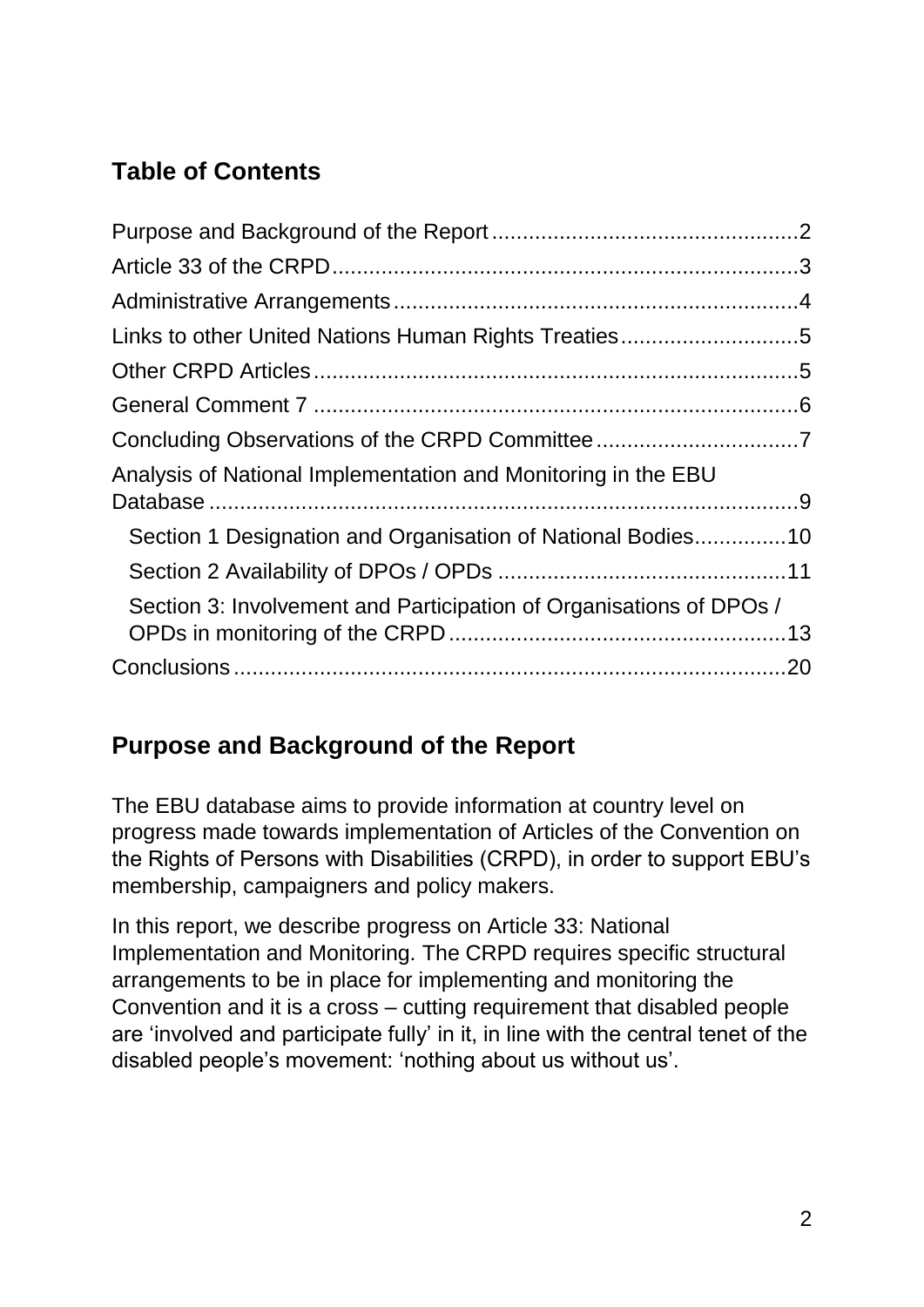This is the second report by EBU on Article 33. The first, written by Philippe Chazal in 2015<sup>1</sup>, covered both Articles 33 and 35<sup>2</sup>. The current report draws on that previous work<sup>3</sup> and aims to provide an update in line with the development of new guidance from the Committee on the Rights of Persons with Disabilities, which is discussed below. Overall, this report has a dual purpose: to report on the experiences of EBU members and to inform the EBU membership. Therefore, information about the CRPD requirements for implementation bodies is included in the section on Administrative Arrangements by way of explanation for readers new to the subject. Following this, links to other treaties, articles and policy are made, before a discussion of the results of the survey.

# <span id="page-2-0"></span>**Article 33 of the CRPD**

The Text of Article 33 is as follows:

1. States Parties, in accordance with their system of organization, shall designate one or more focal points within government for matters relating to the implementation of the present Convention, and shall give due consideration to the establishment or designation of a coordination mechanism within government to facilitate related action in different sectors and at different levels.

2. States Parties shall, in accordance with their legal and administrative systems, maintain, strengthen, designate or establish within the State Party, a framework, including one or more independent mechanisms, as appropriate, to promote, protect and monitor implementation of the present Convention. When designating or establishing such a mechanism, States Parties shall take into account the principles relating to the status and functioning of national institutions for protection and promotion of human rights.

3. Civil society, in particular persons with disabilities and their representative organizations, shall be involved and participate fully in the monitoring process.

<sup>1</sup> <sup>1</sup> Chazal, P. (2015) Capacity Building Training Seminar: How to monitor the implementation of the UNCRPD through articles 33/35, EBU.

<sup>&</sup>lt;sup>2</sup> Article 35 is concerned with written reports by States Parties and includes a reference to the importance of including contributions by disabled people.

<sup>&</sup>lt;sup>3</sup> Many thanks are also due to Philippe Chazal for his constructive comments on this updated report.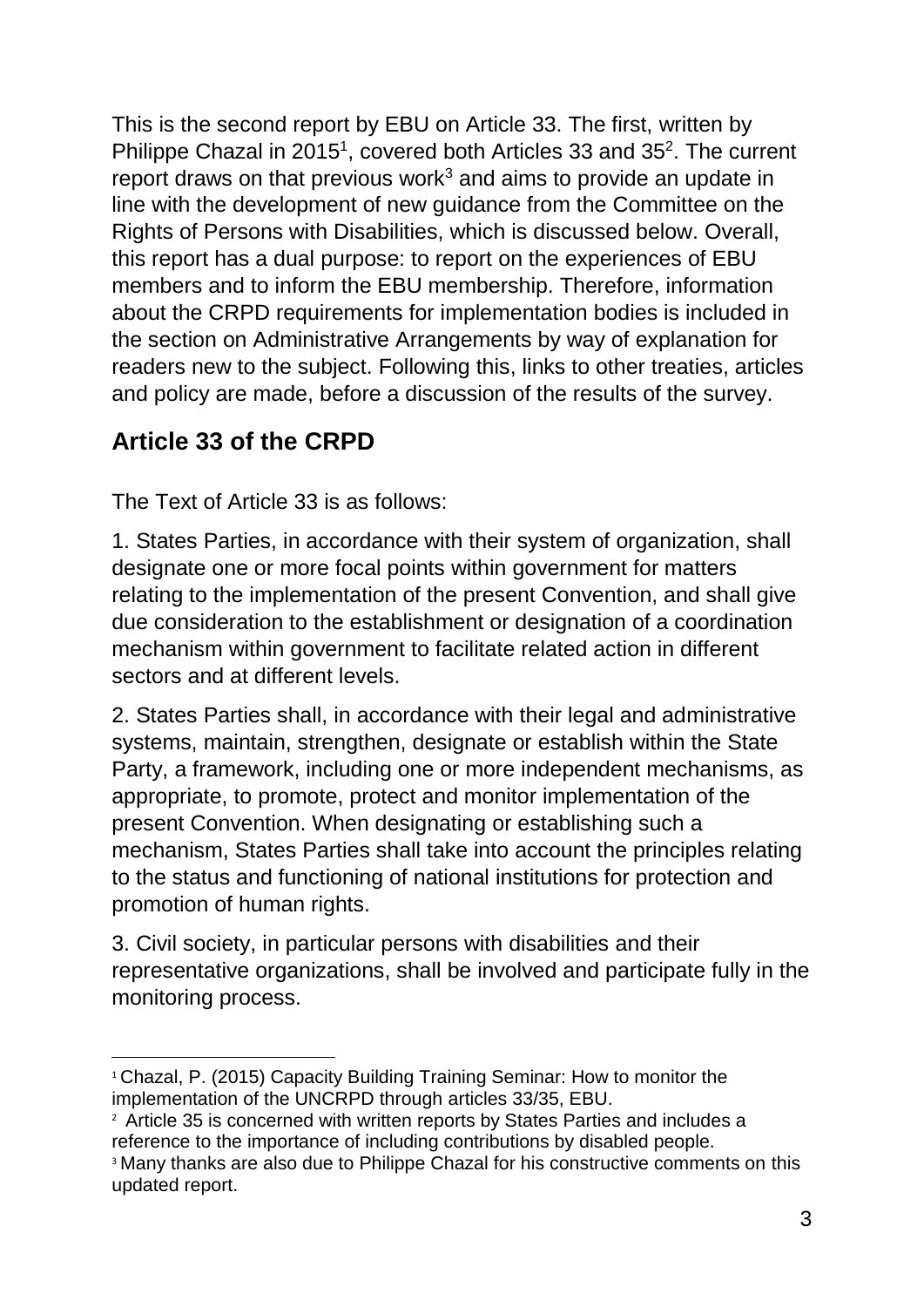## <span id="page-3-0"></span>**Administrative Arrangements**

It follows from the text above that the CRPD requires State Parties to set up one or more focal points to develop national work on the Convention. The focal point should be part of government, have the resources needed to carry out the work and be sufficiently accessible to persons with disabilities. States may designate several focal points or sub-focal points and a number of countries have done this. However, the Convention does not give detailed guidelines on how this should be done – it is a matter for the country concerned.

Where countries do have several focal points, (often for reasons of geography or to represent different levels of government), Article 33(2) asks States Parties to consider setting up a co-ordination mechanism, although this is advisory and not a formal requirement. A co-ordination mechanism can also help to ensure that action takes place across all government ministries (so it is not an isolated initiative of just one department, for example).

The third organisational requirement is the independent mechanism and this is not optional. Independent mechanisms should 'promote, protect and monitor' the implementation of the Convention. States may decide to designate existing organisations or establish new ones and they may designate one or several human rights organisations.

The independent mechanism should be properly constituted, that is, operate according to the Paris Principles.<sup>4</sup> The Paris Principles require that the human rights organisation is created by law, is free from government interference, (government representatives may only advise), is able to choose its own staff, set its own priorities and is properly financed. National Human Rights Institutions (NHRIs) are granted A-, Bor C- Status by the International Coordinating Committee of NHRIs, based on whether they adhere to the Paris Principles. It is worth noting that not all independent mechanisms of the countries covered by this report had accredited status at the time of writing this report.

The CRPD states that the independent mechanism should be closely linked to civil society and this includes organisations of disabled people.

In practice, there are very different arrangements in the various countries. As well as the information in the EBU country database, the

**<sup>.</sup>** <sup>4</sup> Paris Principles<https://nhri.ohchr.org/EN/AboutUs/Pages/ParisPrinciples.aspx>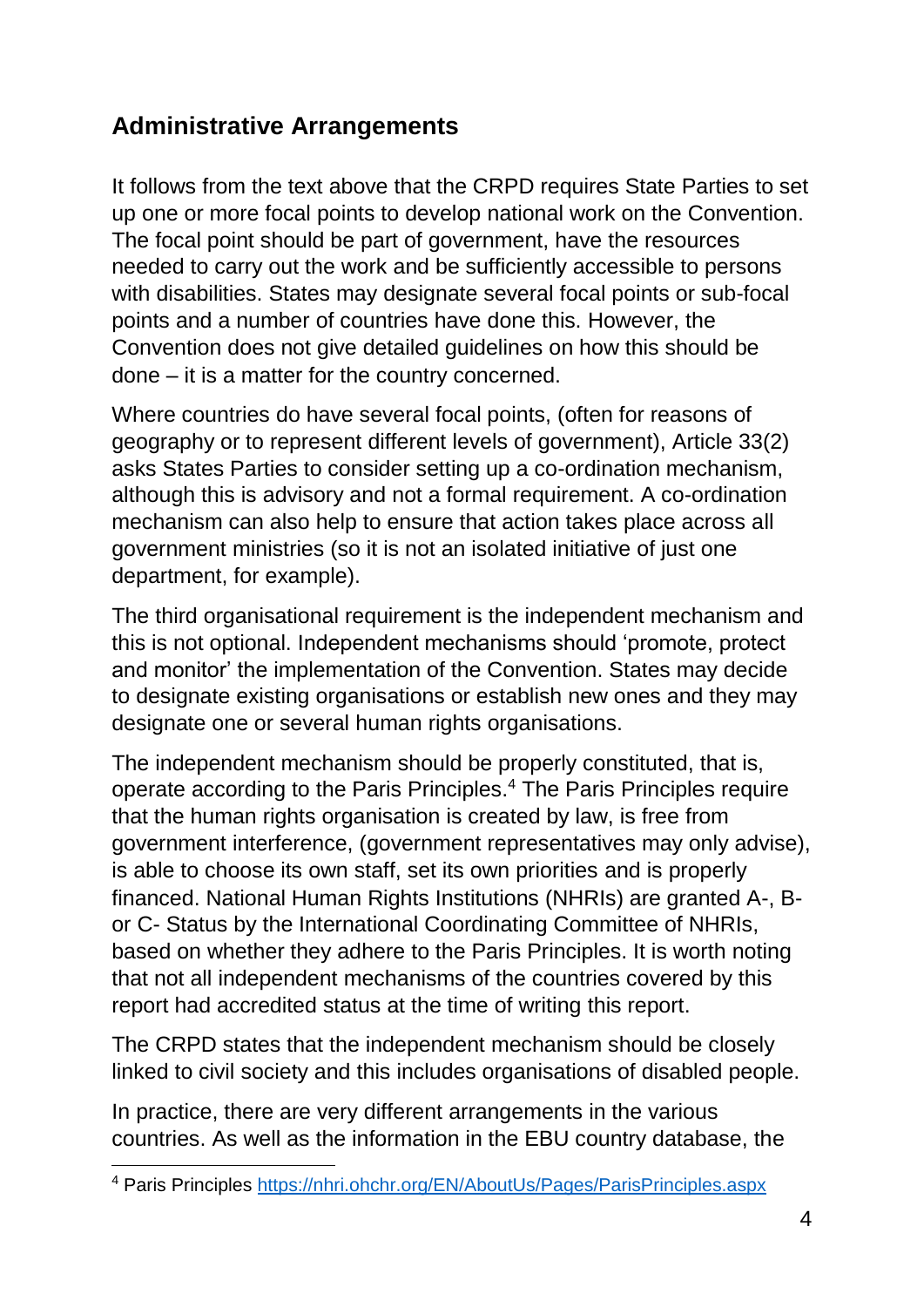EU's DOTCOM database<sup>5</sup> provided by the Academic Network of European Disability Experts (ANED) additionally provides useful details about which organisations are designated as focal points, coordination mechanisms and independent mechanisms. It includes links to further relevant information.

The answers given by EBU members in this report give an indication of the extent to which people with visual impairments are effectively involved.

# <span id="page-4-0"></span>**Links to other United Nations Human Rights Treaties**

The principle of equal access to participation in the in government and public affairs of countries by all people is set out in Article 21 of the Universal Declaration of Human Rights<sup>6</sup>. Article 25 of the International Covenant on Civil and Political Rights<sup>7</sup> confirms and further establishes this.

Other Treaties also recognise participation as a right, including Article 5 (c) of the International Convention on the Elimination of All Forms of Racial Discrimination<sup>8</sup>, Article 7 of the Convention on the Elimination of All Forms of Discrimination against Women<sup>9</sup>, and articles 12 and 23 (1) of the Convention on the Rights of the Child<sup>10</sup>.

# <span id="page-4-1"></span>**Other CRPD Articles**

While Article 33.3 is explicit about the participation of disabled people in monitoring implementation of the CRPD, there is a broader requirement for ensuring participation in the CRPD. Article 4: General obligations, section 3 states:

<sup>10</sup> Convention on the Rights of the Child

<sup>1</sup> <sup>5</sup> DOTCOM database:<https://www.disability-europe.net/dotcom>

<sup>6</sup> Universal Declaration of Human Rights [https://www.un.org/en/universal](https://www.un.org/en/universal-declaration-human-rights/)[declaration-human-rights/](https://www.un.org/en/universal-declaration-human-rights/)

<sup>&</sup>lt;sup>7</sup> International Covenant on Civil and Political Rights <https://www.ohchr.org/EN/ProfessionalInterest/Pages/CCPR.aspx>

<sup>&</sup>lt;sup>8</sup> International Convention on the Elimination of All Forms of Racial Discrimination <https://www.ohchr.org/en/professionalinterest/pages/cerd.aspx>

<sup>&</sup>lt;sup>9</sup> Convention on the Elimination of All Forms of Discrimination against Women <https://www.ohchr.org/en/professionalinterest/pages/cedaw.aspx>

<https://www.ohchr.org/en/professionalinterest/pages/crc.aspx>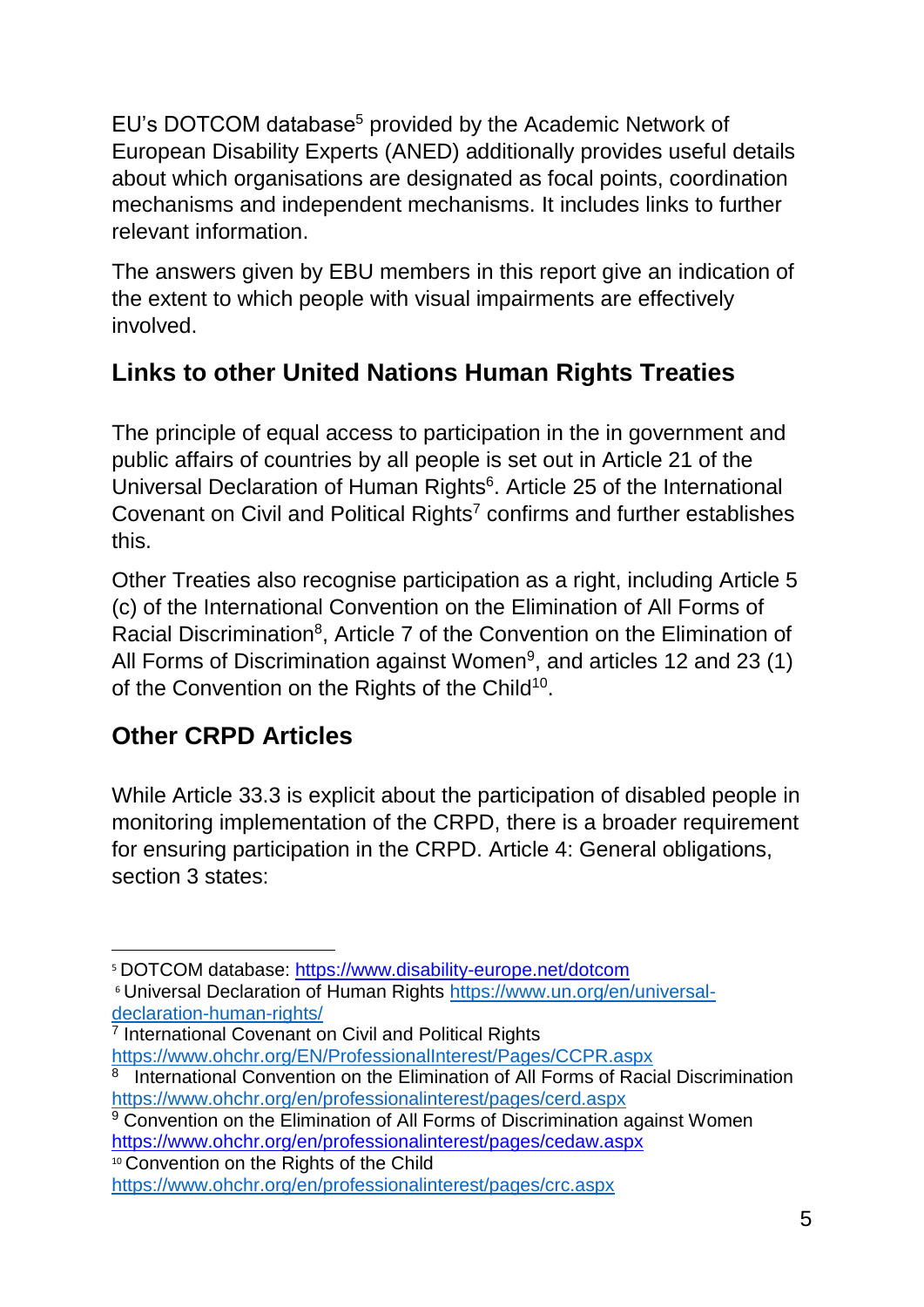In the development and implementation of legislation and policies to implement the present Convention, and in other decisionmaking processes concerning issues relating to persons with disabilities, States Parties shall closely consult with and actively involve persons with disabilities, including children with disabilities, through their representative organizations.

Article 4 therefore takes a wider view compared with Article 33(3), requiring participation in developing and implementing the CRPD as a whole rather than only monitoring of the Convention. Article 33 should be read in this broader context.

Article 33 also has specific links to several other articles, in particular Article 29: Participation in political and public life, Article 9: Accessibility and Article 35: Reports by States Parties.

# <span id="page-5-0"></span>**General Comment 7**

Due to some concerns with how States Parties have implemented Article 33 and Article 4(3), in 2018 the Committee on the Rights of Persons with Disabilities published General Comment 7 on the participation of persons with disabilities.<sup>11</sup> The aim of General Comment 7 is to provide greater clarity on the issues involved, $12$  in order to improve practice.

The document points out an important gap between the 'spirit' of Articles 4(3) and 33(3) of the CRPD and actual practice. The first problem identified is insufficient consultation with disabled people through representative organisations. Second, not enough attention is paid by States Parties to the contribution and expertise of disabled people, who they point out, have first-hand knowledge about whether rights are being implemented. The Committee also emphasises that representative organisations should be led, directed and governed by disabled people themselves, rather than by non-disabled people, and it sets out in some detail how this is to be recognised.

[https://tbinternet.ohchr.org/\\_layouts/15/treatybodyexternal/Download.aspx?symbolno](https://tbinternet.ohchr.org/_layouts/15/treatybodyexternal/Download.aspx?symbolno=CRPD/C/GC/7&Lang=en) [=CRPD/C/GC/7&Lang=en](https://tbinternet.ohchr.org/_layouts/15/treatybodyexternal/Download.aspx?symbolno=CRPD/C/GC/7&Lang=en)

**<sup>.</sup>** <sup>11</sup> General comment No. 7 (2018) on the participation of persons with disabilities, including children with disabilities, through their representative organizations, in the implementation and monitoring of the Convention

<sup>&</sup>lt;sup>12</sup> See OHCHR<https://www.ohchr.org/en/hrbodies/pages/tbgeneralcomments.aspx> and European Network on Independent Living: [https://enil.eu/news/the-purpose-and](https://enil.eu/news/the-purpose-and-use-of-un-treaty-body-general-comments/)[use-of-un-treaty-body-general-comments/](https://enil.eu/news/the-purpose-and-use-of-un-treaty-body-general-comments/)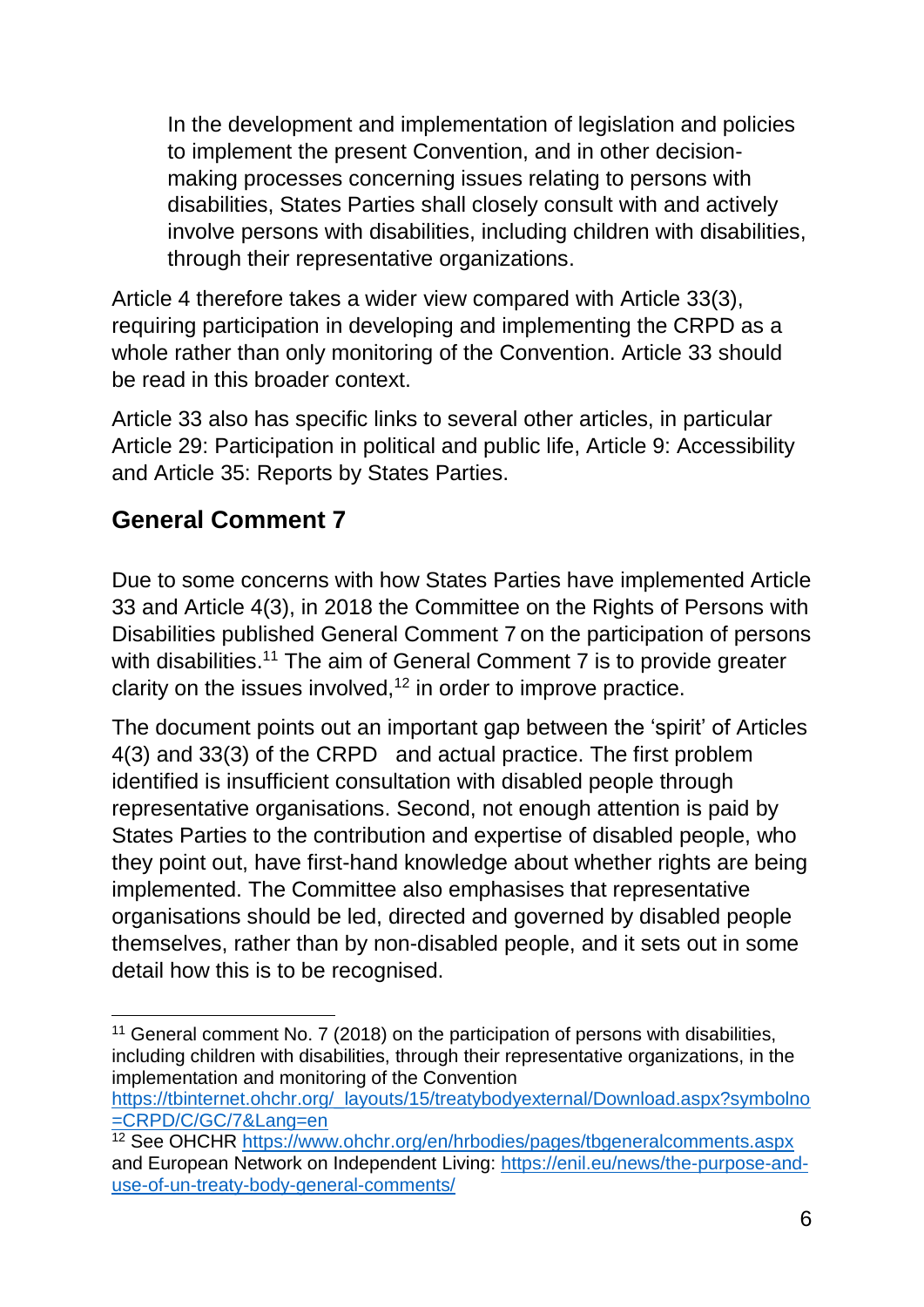Specifically regarding Article 33, the Committee emphasises that involvement in the focal point, co-ordination mechanism and independent mechanism is necessary. To put this into effect, the Committee states that there is a need for capacity building, adequate funding, reasonable accommodation and accessibility measures to make sure disabled people can be effective. States Parties must take active responsibility for this and they should evaluate their efforts, making sure that other parties do not interfere with the participation of disabled people and their organisations.

Therefore, General Comment 7 sets out some clear guidelines and requirements and these are particularly relevant for this report.

## <span id="page-6-0"></span>**Concluding Observations of the CRPD Committee**

As background research for this report, the Concluding Observations of the Committee on the Rights of Persons with Disabilities between 2015 and 2019 were reviewed for EBU member countries. There were 16 reviews between these dates and all of the Concluding Observations made recommendations on Article 33. These are briefly analysed here by way of a preamble to the following discussion on findings from the EBU database. The countries reported on in this and the following section overlap but they are not the same.

In 2018 the CRPD Committee reviewed: Spain (ES), Poland (PL), Macedonia (ME), Bulgaria (BG), Slovenia (SI), Luxembourg (LU). In 2017: United Kingdom (UK): Montenegro (ME), Cyprus (CY), Bosnia Herzegovina (BA), Italy (IT), Serbia (RS). In 2016: Portugal (PT), Slovakia (SI), Lithuania (LT). In 2015: Czech Republic (CZ). Concluding Observations for 2019 were not yet available at the time of compiling this report.

Shortcomings in the basic structural arrangements as a whole were noted for some countries, even before involvement of disabled people and people with visual impairments was assessed. In Luxembourg, the Committee identified lack of clarity on roles and the scope of authority of the bodies problematic, as well as the fact that discrimination in the private sector was not covered. The UK was criticised for not ensuring independence and funding for monitoring bodies as well as not following CRPD guidelines on monitoring. In the Czech Republic the Concluding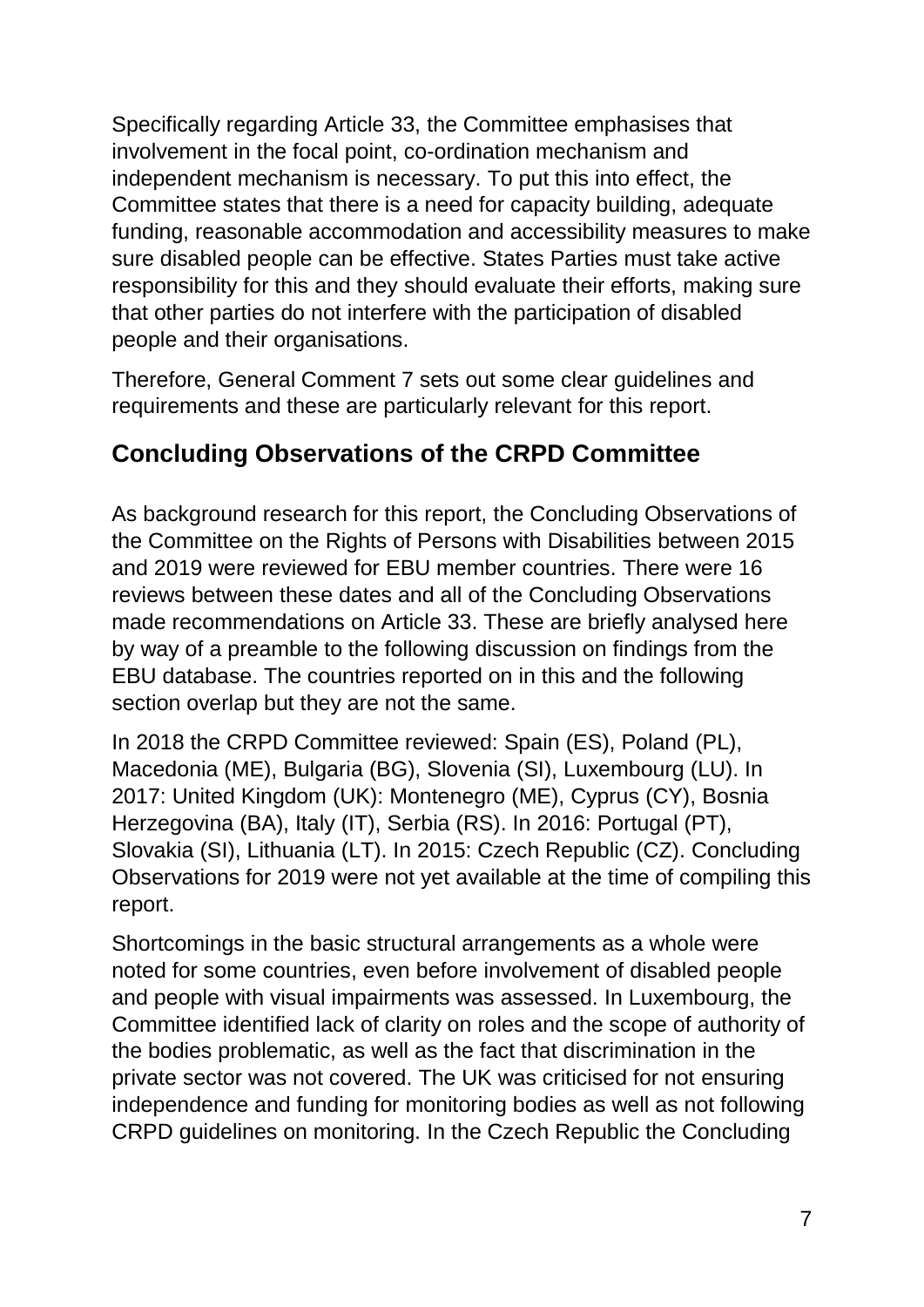Observations from the review were not made available to civil society, including disabled people.

Further points were made regarding specific official bodies. For focal points, problems included a paternalistic attitude (PL), lack of technical capacity in enforcing requirements (PL, SI, SK) and indeed the absence of a focal point at all (BA, ME). Lack of coordination was evident, where not enough focal points were present at the various levels of government or across ministries (LT, PL, SI, SK, UK). Capacity problems also included lack of enough funding to be effective (CY, PL, UK).

Even more problems were identified in relation to the independent mechanisms. In some counties none existed (BG, ME, IT) while in others the independent mechanisms did not adhere to Paris Principles<sup>13</sup> (BA, LT, LU, PT, RS, SI). Specific problems of under-resourcing and lack of funding were common to many countries (ES, ME, PL, PT, UK).

Many observations noted that disabled people had a marginal role in monitoring the Convention. This was most acute for some groups that were frequently left out and who were often not reported on, particularly women, minority ethnic groups and children. In many cases, there was not enough meaningful involvement (BG, LU, PL, RS, SI). In Spain, while there was involvement in monitoring, the Committee identified the need for this to be strengthened. The most common problem identified however, was lack of sufficient funding (BG, ES, IT, ME, PL, RS, SI).

Clearly then, according to the Committee, there are substantial limitations in the extent to which people with visual impairments and disabled people are sufficiently involved in monitoring implementation of the Convention. In the light of this, it is perhaps not surprising that EBU received a smaller number of replies to the survey than might have been expected. Nevertheless, the answers received provide an important insight into the experiences of EBU members and these are discussed next.

**<sup>.</sup>** <sup>13</sup> Paris Principles<https://nhri.ohchr.org/EN/AboutUs/Pages/ParisPrinciples.aspx>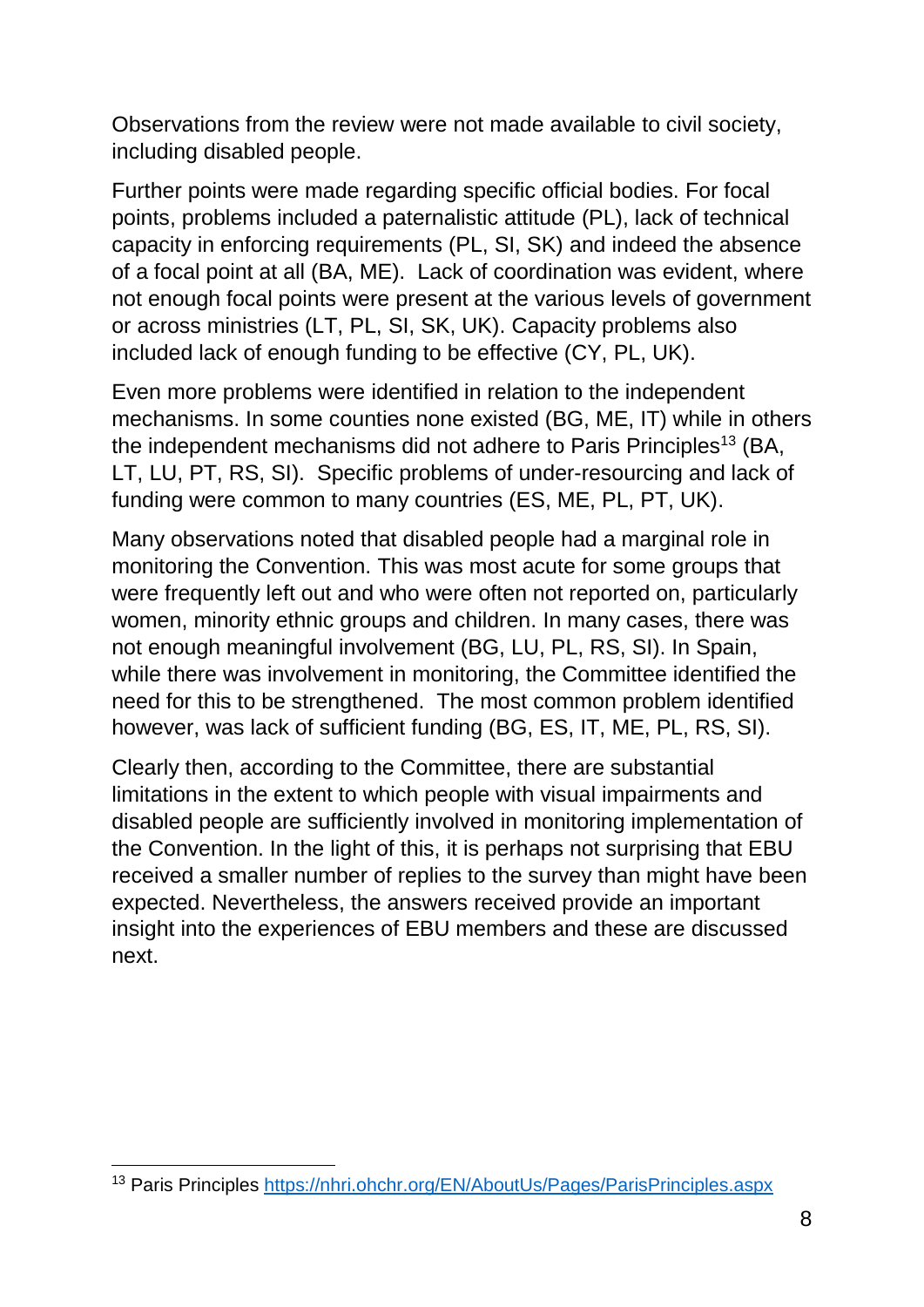## <span id="page-8-0"></span>**Analysis of National Implementation and Monitoring in the EBU Database**

### **Introduction**

In 2018, EBU members received a questionnaire on Article 33 and some guidance for completing it. This section discusses the results from the survey, which have also been supplemented where possible through additional research by the author of this report.

Questions in the survey were based on various aspects of Article 33, including on the functioning of the focal point, co-ordination and independent mechanisms. Although information about the formal arrangements is readily available in official documents, we also wanted to ask about how much knowledge organisations had about how they worked.

As noted above, this is the second report produced by EBU on Article 33. The first report, written by Philippe Chazal in 2015, was based on responses received from 16 countries. For this second survey we received nine replies. Although some countries replied to both surveys (Croatia, Germany, Spain, Slovakia), most were different and one country, Malta, which replied to the first survey, is no longer a member of EBU. In order to not lose the earlier data, we have updated the country information where possible, using supplementary sources and noting the difference between earlier and later information. Both sets of replies have been incorporated into the report. It should be noted that because the earlier and later questionnaires were different, there are some inconsistencies in reporting and in the national replies. The final 19 countries included in this report are as follows:

Austria (AT), Belgium (BE), Bulgaria (BG) Croatia (HR), Czech Republic (CZ), Denmark (DK), France (FR), Germany (DE), Hungary (HU), Italy (IT), Montenegro (ME), Netherlands (NL), Poland (PL), Serbia (RS), Slovakia (SK), Slovenia (SI), Spain (ES), Switzerland (CH), United Kingdom (UK).

Answers to the questionnaire are discussed below and readers should refer to individual country reports for more detailed information it is needed.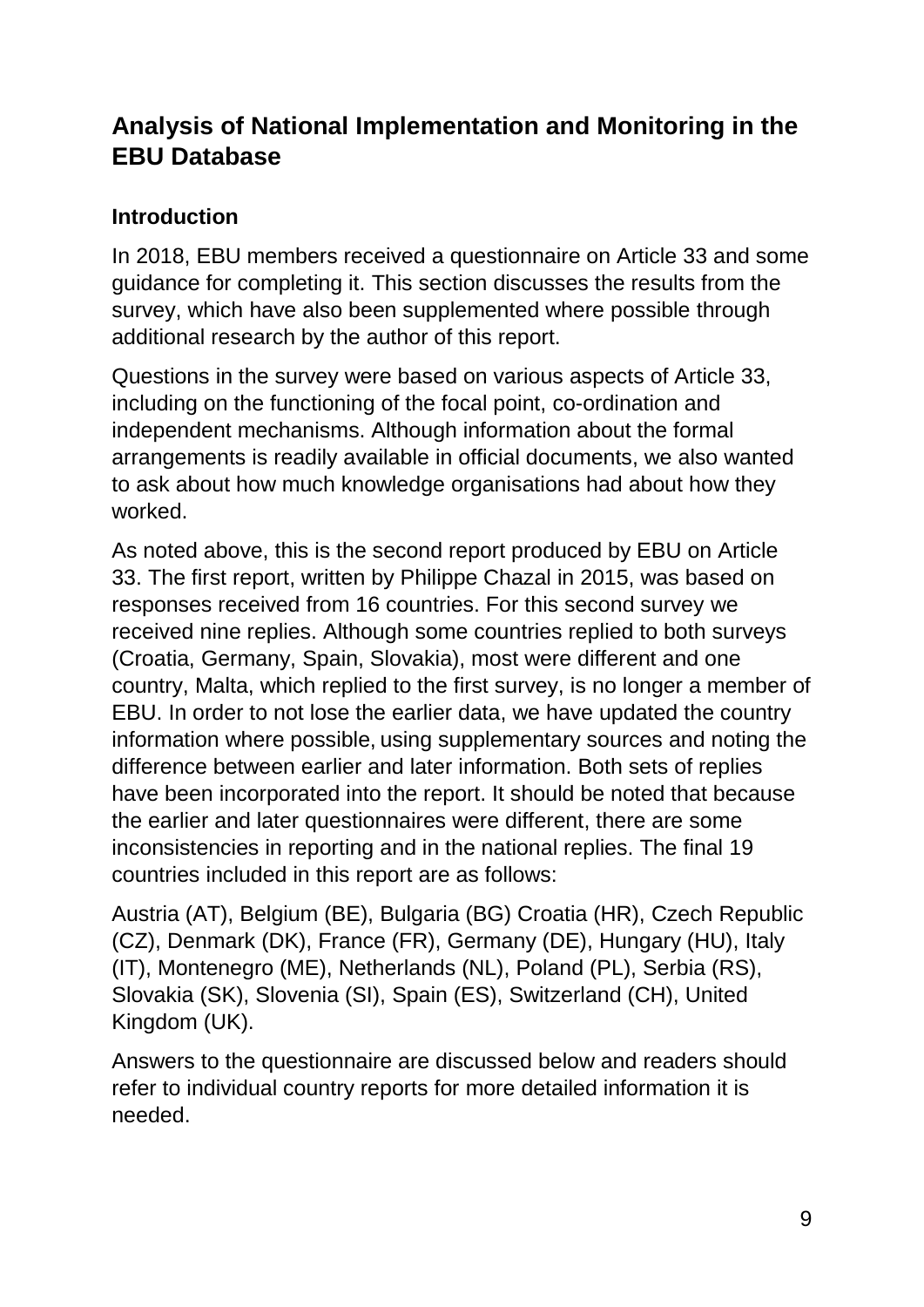## <span id="page-9-0"></span>**Section 1 Designation and Organisation of National Bodies**

Section 1 is mainly concerned with whether monitoring bodies were in place, while their actual functioning was covered later on in the survey.

#### **Question 1 asks:**

Does your country have one or more focal points for implementing the CRPD? Please say which organisation(s) and give web links if available.

All countries answered yes to this question, except Serbia and Montenegro. Some countries reported that focal points had been appointed at different levels of government (BE, DE, UK). Further details of the specific focal points are given in the country reports but typically they were located in a relevant government ministry.

### **Question 2 asks:**

Does your country have a co-ordination mechanism? If so, please say which organisation and give a web link if available.

Again, all countries answered yes to this Question except for three (CZ, ME, RS) who indicated that there was none. In most countries the coordination mechanism was the same as the focal point or another part of the same organisation.

## **Question 3 asks:**

Does your country have an independent mechanism to promote, protect and monitor implementation of the CRPD? If so, please say which organisation(s) and give web links if so.

Again, most countries confirmed the existence of an independent mechanism, with the exception of three countries (Czech Republic, Montenegro and Serbia).

#### **Question 4 asks:**

#### **Please comment on the status of the independent mechanism. Is the organisation(s) concerned with protecting and promoting human rights and does it operate in an effective way?**

It was not always easy for respondents to answer this question, for a number of reasons. In part this may be due to insufficient information about the activities of organisations but is also due to the fact that there may be a number of factors involved and situations are complex.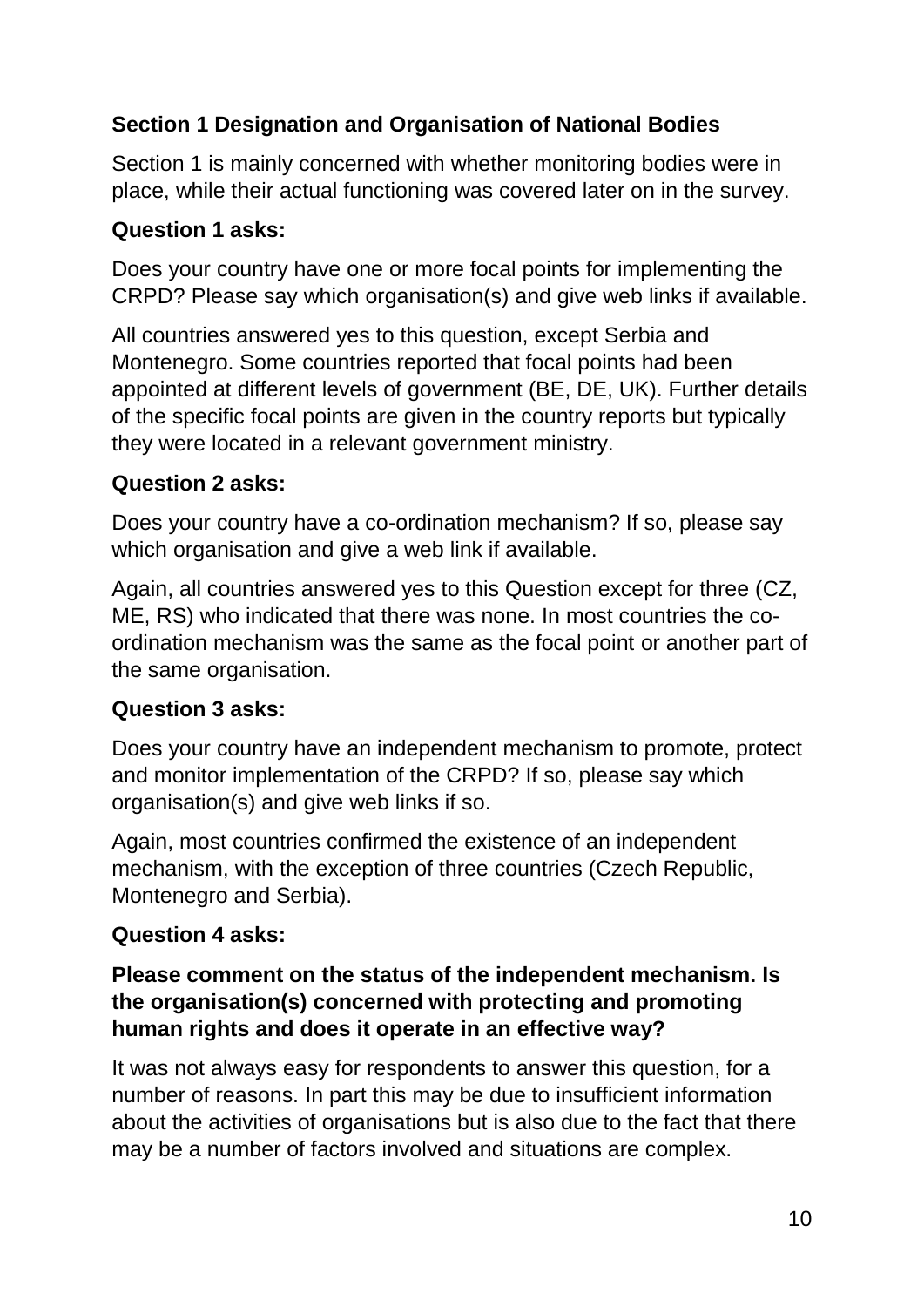Organisations might work effectively in some areas and not in others. Very broadly, however, the answers may be summarised as follows.

| Answers   Yes, |                         | Somewhat      | Not effective, | Not known |
|----------------|-------------------------|---------------|----------------|-----------|
|                | effective               | effective     | not applicable |           |
|                | Countries   DE, DK, HR, | I AT, BE, PL, | BE, BG, CH,    | I FR. PL  |
|                | NL. SK                  | SI, UK        | HU, IT, ME, RS |           |

Problems included insufficient adherence to the Paris Principles<sup>14</sup> (AT, CH, HU, SI) and insufficient energy put into promotion of the Convention (BE). In some instances improvements were planned but had not yet been put into effect.

## <span id="page-10-0"></span>**Section 2 Availability of DPOs / OPDs**

The second part of the survey asked about whether there are organisations of disabled people that could take part in monitoring of the Convention.

## **Question 5 asks:**

Are there established organisations of people with visual impairments / disabled people who can monitor implementation of the CRPD in your country? Please describe the organisation(s) and give a web link(s) if available. Is there an umbrella group that co-ordinates the work of organisations?

Established organisations of people with visual impairments and disabled people were present in all countries and umbrella groups were also reported. In the Czech Republic, the organisation of blind and partially sighted people did not have representation in the umbrella group and in Denmark the EBU organisation did not participate in monitoring the Convention, which was done by the national umbrella group. The information was missing for Bulgaria and Italy.

## **Question 6 asks:**

Are these organisations led, governed and directed by people with visual impairments / disabled people and are they the majority of members? (If not, please explain who the members are).

**.** <sup>14</sup> OHCHR *Paris Principles* 

[https://www.ohchr.org/EN/ProfessionalInterest/Pages/StatusOfNationalInstitutions.as](https://www.ohchr.org/EN/ProfessionalInterest/Pages/StatusOfNationalInstitutions.aspx) [px](https://www.ohchr.org/EN/ProfessionalInterest/Pages/StatusOfNationalInstitutions.aspx)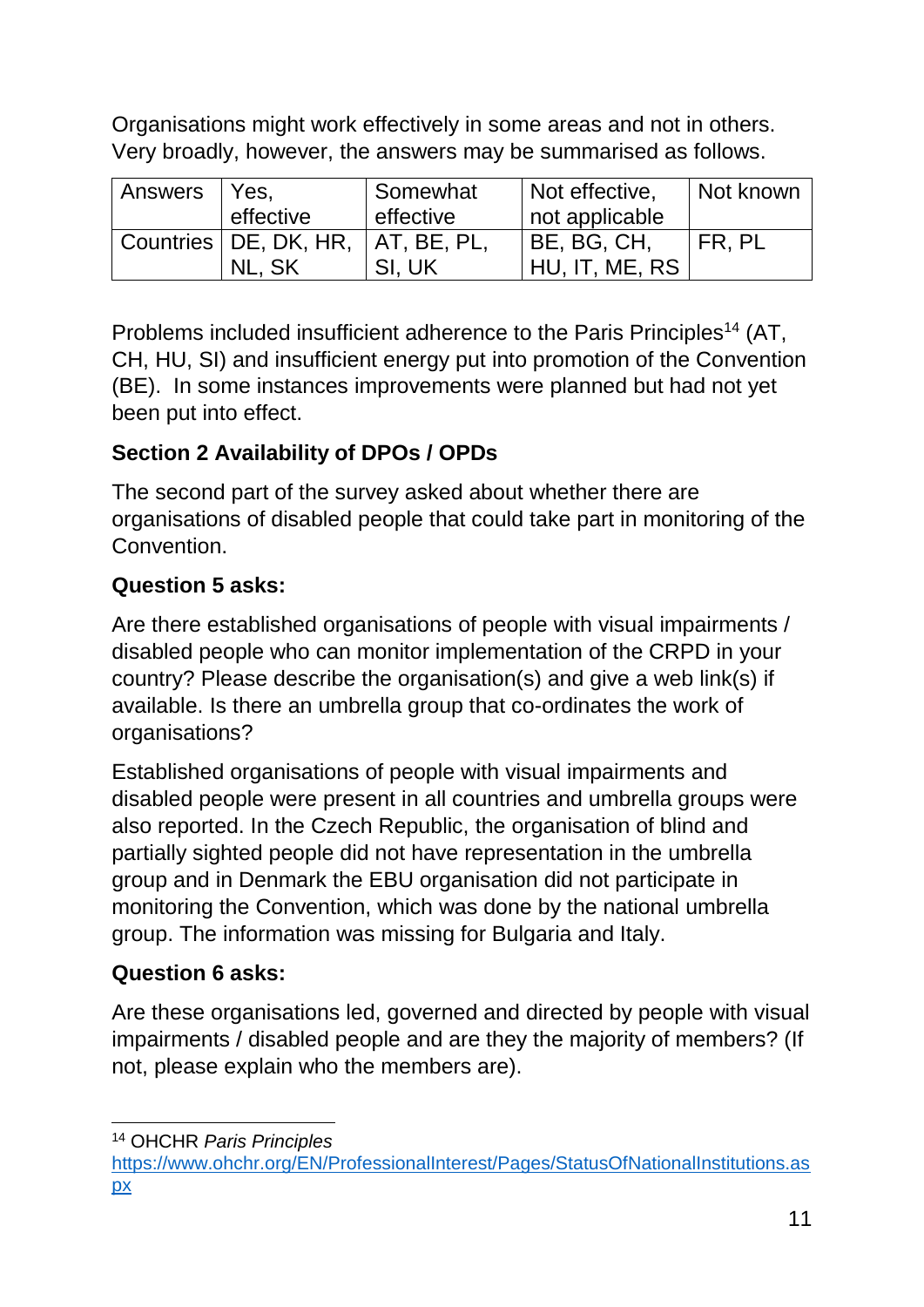In General Comment 7 the CRPD Committee emphasises that disabled people should exercise control over organisations that seek to represent them in order to ensure that their voices are heard. This means there should be a 'clear majority' of disabled people in the organisation who direct, lead and govern the organisation.<sup>15</sup>

This question did not feature in the 2015 questionnaire but was included in 2018. Due to lack of sufficient information, there are a number of countries included in the 'Not Known' category in the table below. The answers given are as follows:

| Answer           | Yes                                          | N <sub>o</sub> | Not known                              |
|------------------|----------------------------------------------|----------------|----------------------------------------|
| <b>Countries</b> | AT, BE, CZ, DE,<br>DK, ES, HR, PL,<br>RS, SI | I BE, ME       | BG, CH, FR,<br>' HU, IT, NL, SK,<br>UK |

Belgium appears in both the 'yes' and 'no' group because while the member organisation is not governed by people with visual impairments, the umbrella group is so governed. Denmark reports that some member organisations are run by parents, relatives and carers of people with visual impairments and they have been included in the 'yes' category as this is defined in General comment 7. Insufficient information was available for many of the countries included in the 'not known' category.

#### **Question 7 asks:**

**.** 

Do these organisations have the experience and capacity to advocate for the interests of people with visual impairments / disabled people? Are there any limitations on their ability to do this?

Many countries mentioned financial resources as the main problem in relation to capacity (BG, CZ, ME, PL, SI) and that issue is reported on further in question 24 below. Lack of opportunities to take part was mentioned as problematic by Serbia, while the Netherlands doubted the willingness of government to implement the CRPD. Montenegro noted the poor transparency of state institutions.

A summary of answers given is in the table below.

<sup>15</sup> For further details see: General Comment 7 [https://tbinternet.ohchr.org/\\_layouts/15/treatybodyexternal/Download.aspx?symbolno](https://tbinternet.ohchr.org/_layouts/15/treatybodyexternal/Download.aspx?symbolno=CRPD/C/GC/7&Lang=en) [=CRPD/C/GC/7&Lang=en](https://tbinternet.ohchr.org/_layouts/15/treatybodyexternal/Download.aspx?symbolno=CRPD/C/GC/7&Lang=en)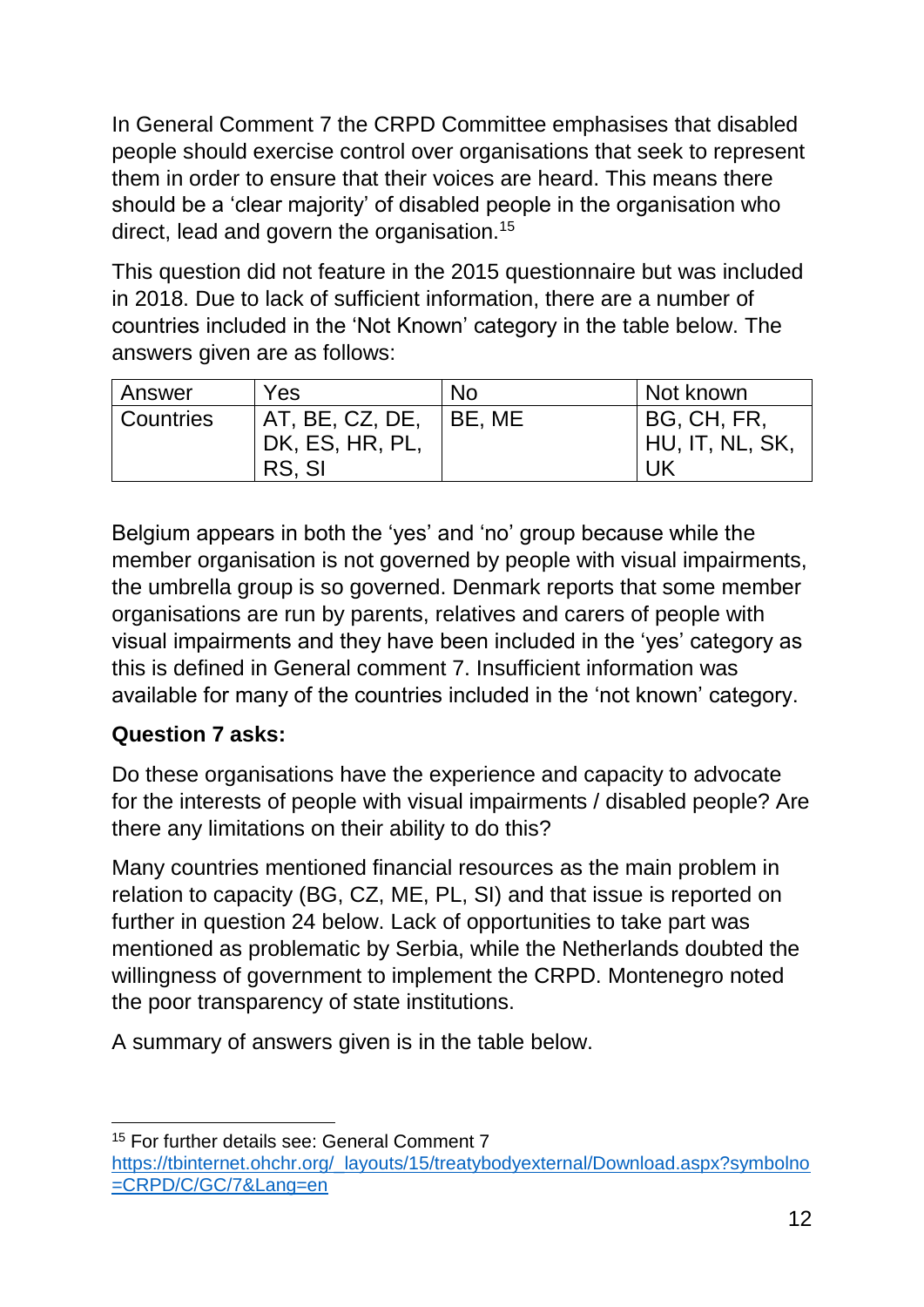| Answer    | Sufficient  | Insufficient or  | Not known      |
|-----------|-------------|------------------|----------------|
|           | capacity    | partial capacity |                |
| Countries | AT, DE, DK, | HR, ME, PL, SI,  | BE, BG, CH,    |
|           | ES, HR, UK  | <b>SK</b>        | FR, HU, IT, NL |
|           |             |                  | <b>RS</b>      |

Croatia appears in two categories because the author reports that while there is organisational capacity at national level, it is insufficient at local level. Some answers indicate that insufficient opportunities for involvement is the main problem, making capacity more difficult to judge (HU, NL) while in other instances demands to provide immediate assistance and services tend to take priority over participation in monitoring (CZ, PL). Women, ethnic minority groups and children were reported as having fewer opportunities than most (ES).

## <span id="page-12-0"></span>**Section 3: Involvement and Participation of Organisations of DPOs / OPDs in monitoring of the CRPD**

## **Question 8 asks:**

Do official bodies involve disabled people and people with visual impairments specifically, in the monitoring of implementation of the CRPD?

Focal point(s)?

Answers given were as follows:

| Answer             | Yes | Partial or     | <b>No</b> | Not known |
|--------------------|-----|----------------|-----------|-----------|
|                    |     | unsatisfactory |           |           |
| Countries   DE, ES |     | BE, CH, FR,    | DK, ME    | AT, BG,   |
|                    |     | HR, IT, RS,    |           | CZ, HU,   |
|                    |     | SI, SK, UK     |           |           |

Just two countries said arrangements were working well. In Spain, for example, it was felt there was effective scrutiny because the government had been investigated by the CRPD Committee following complaints about inclusive education. More frequently, arrangements were felt to be inadequate or partial. Croatia pointed out that although a committee existed that reported to the government, recommendations were effectively ignored. In Italy and Slovenia, information about the functioning of the focal point was lacking, limiting the potential for input. In the UK, substantial weakening of the focal point through reduced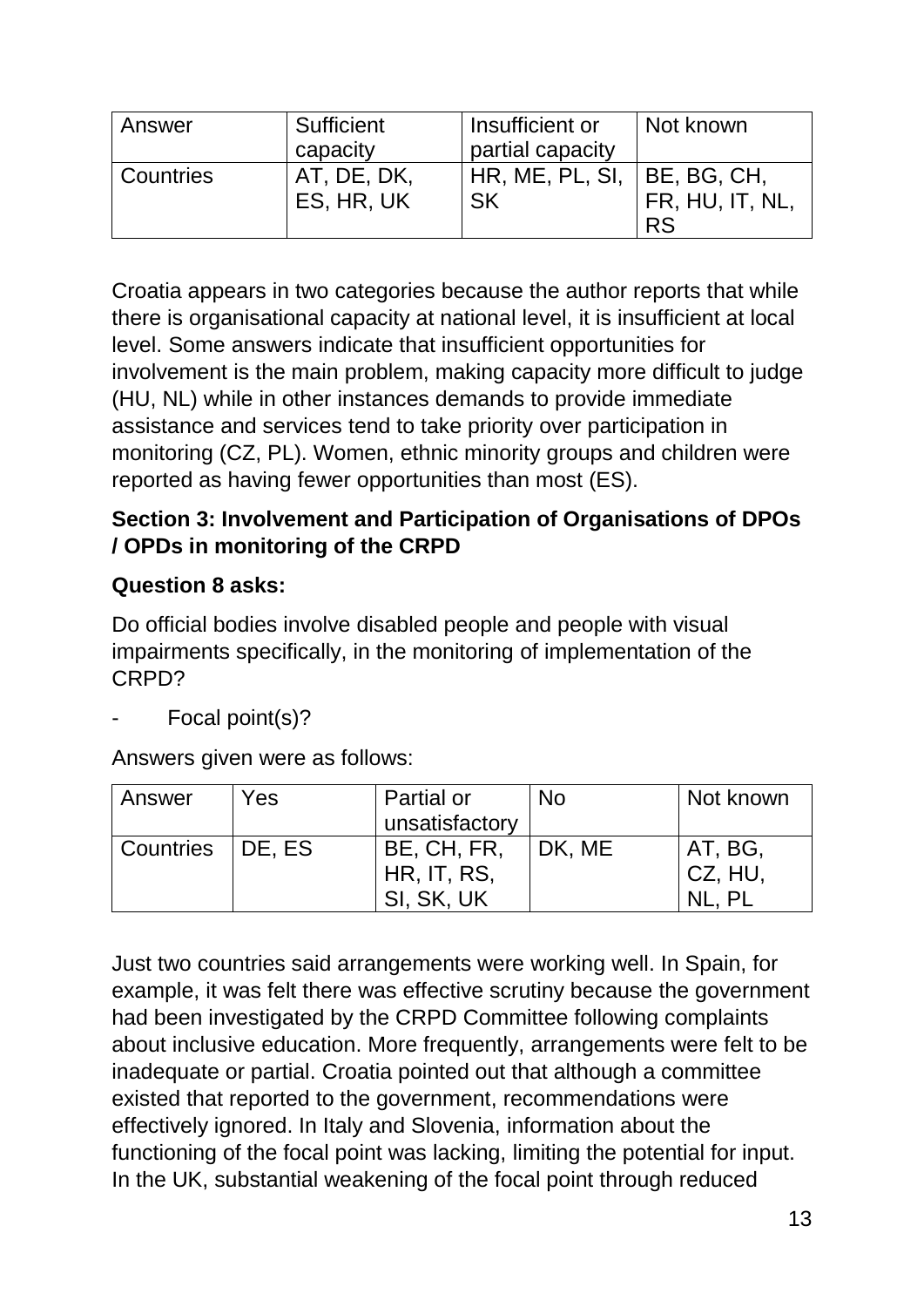scope of operation, funding and staff had led to a reduction in effectiveness. Complexity of governing arrangements made effective participation problematic in Belgium. Finally, France stated that ultimately it was left to associations of people with disabilities themselves to try to promote the CRPD among their members by organising conferences, distributing brochures or articles, and through regular contacts with other organisations.

#### Co-ordination mechanism?

| Answer    | Yes                        | Partial or     | <b>No</b>       | Not known   |
|-----------|----------------------------|----------------|-----------------|-------------|
|           |                            | unsatisfactory |                 |             |
| Countries | DE, ES, PL     BE, CH, HR, |                | $ $ CZ, DK,     | AT, BG, FR, |
|           |                            | IT, SI, SK,    | ME, NL, RS   HU |             |
|           |                            |                |                 |             |

In most countries, the focal point is also the co-ordination mechanism and therefore there is overlap between the answers given here and those in the previous question. However, some reported co-ordination problems (CH, UK). In Switzerland there was reported to be little coordination effort between cantons, while in the UK, despite a stated intent to increase involvement of disabled people, little was evident in terms of engagement or a concrete plan of action.

Independent mechanism?

| Answer | Yes                                  | Partial or<br>unsatisfactory | <b>No</b>                                       | Not known |
|--------|--------------------------------------|------------------------------|-------------------------------------------------|-----------|
|        | Countries   AT, DE, ES,<br><b>NL</b> | BE, FR, HR,<br>SI, UK        | BG, CH, DK,     HU, PL<br>FR, IT, ME,<br>RS, SK |           |

Again, here there are more countries reporting a lack of satisfactory participation than positive involvement. In some instances the independent mechanism is not properly constituted or under - resourced (see Question 3 above) but in others it is simply that proper involvement and participation is not in evidence. For example, in Slovenia, it is reported that despite occasional invitations to participate when new legislation is proposed, through participation in working groups, participation is sporadic and there is a lack of information about how the organisation functions.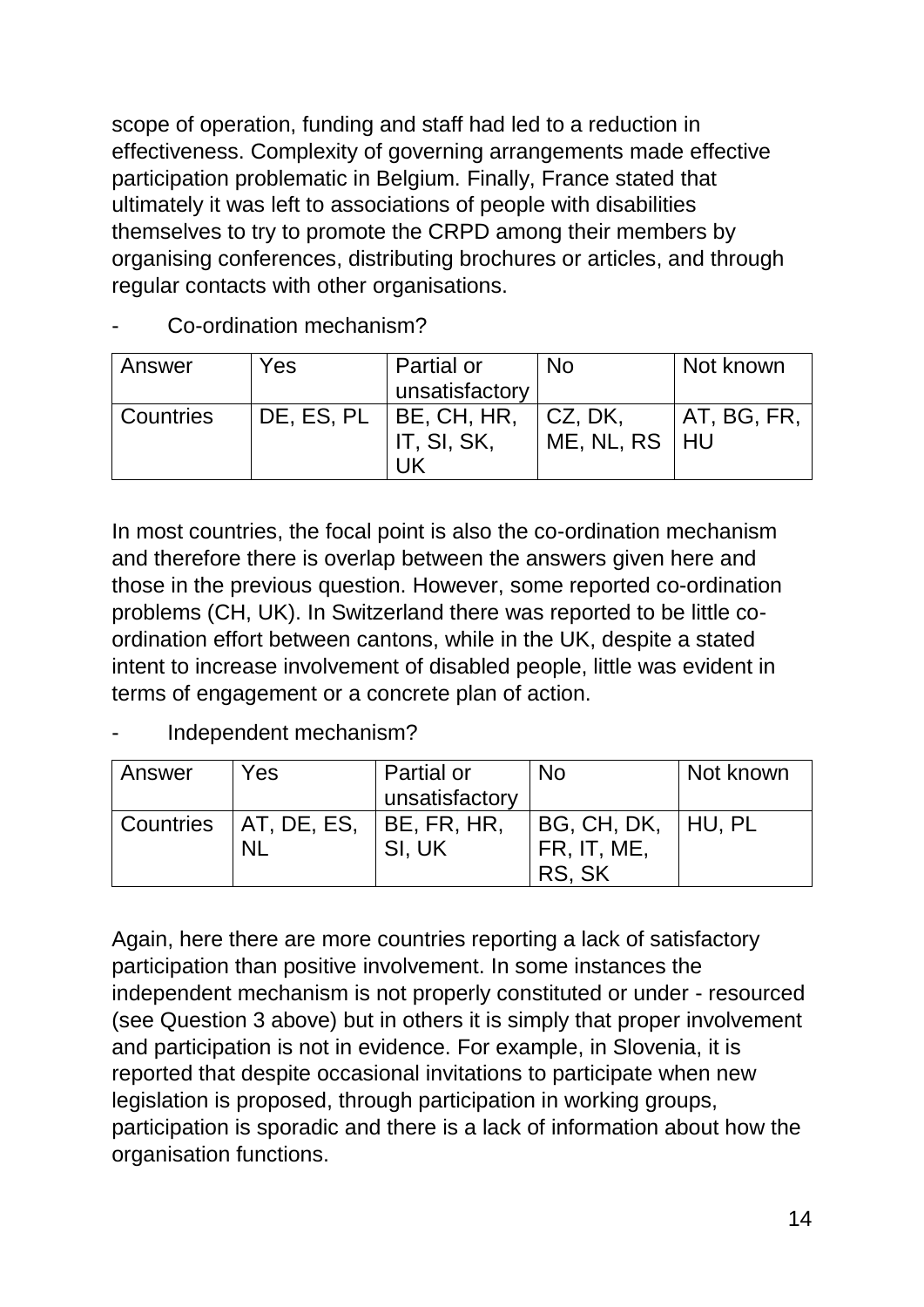The kind of marginal participation that is frequently reported strongly suggests tokenistic rather than meaningful involvement.

#### **Question 9 asks:**

Please give examples of how organisations of people with visual impairments have been involved effectively (if any)?

Six examples were given, as follows:

Austria: The presence of a visually impaired representative on the Federal Monitoring Committee;

Germany: Involvement with the focal point in development of national actions plans;

Denmark: An opportunity to comment on the government country report (although they did not do so and instead contributed to the alternative report);

Italy: DPOs / OPDs are represented in the national observatory of people with disabilities;

Poland: Participation in teams and expert groups at central and regional levels.

Croatia: Effective cooperation with the Ombudswoman, as the independent mechanism (but see also comments on lack of resources in Question 10 below).

#### **Question 10 asks:**

Please give examples of where organisations of people with visual impairments *have not been* effectively involved, (if any)?

As mentioned above, problems included omission of people with visual impairments and disabled people from consultations and decision making (BG, IT, ME, PL). Other issues mentioned were as follows:

Belgium: Not disseminating information and / or not doing so in accessible formats or accessible means, such as through web sites;

Croatia: Designating DPOs / OPDs as an independent mechanism but providing no resources to enable work to be carried out;

France: Insufficient resources allocated;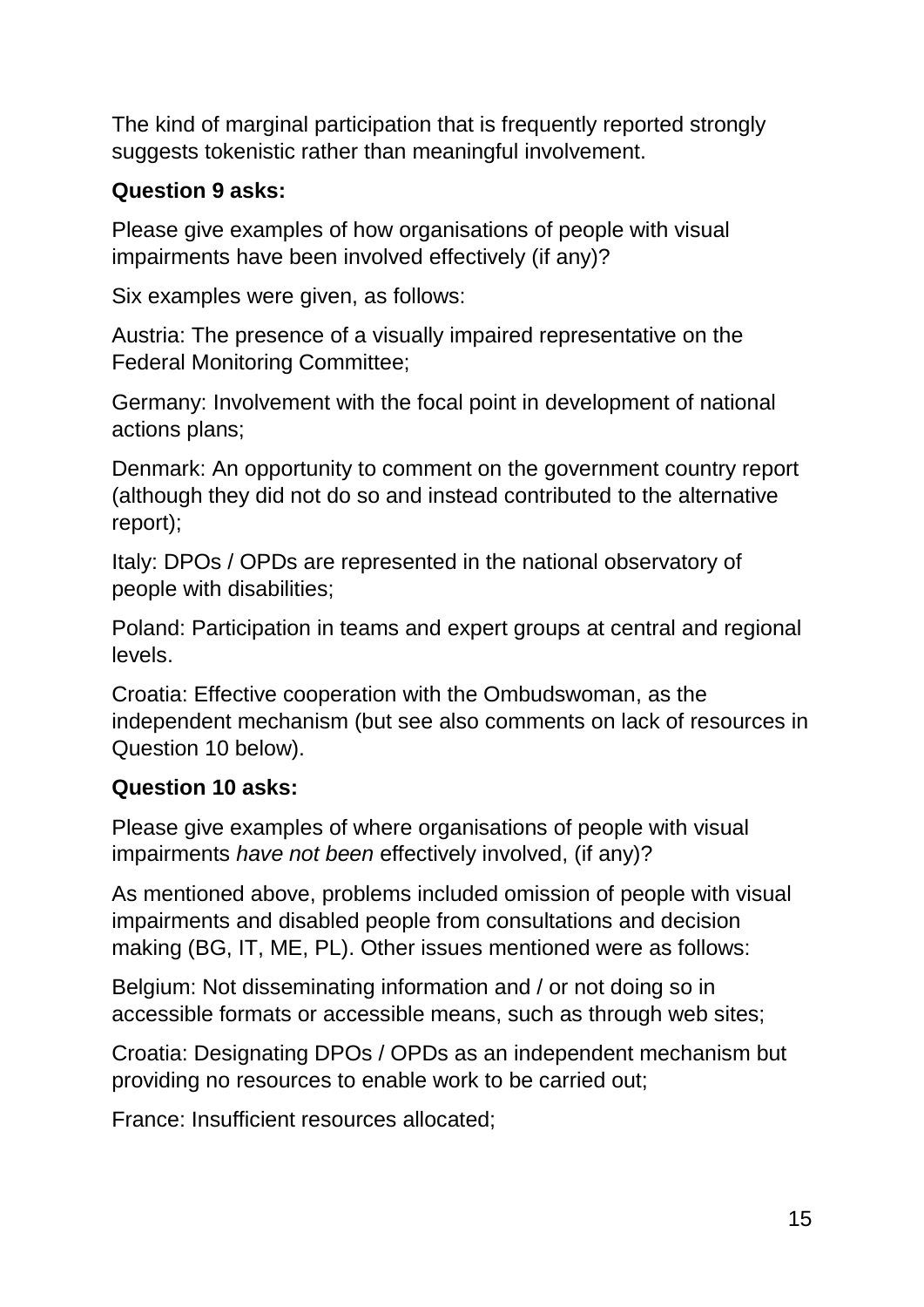Germany: lack of disability mainstreaming, resulting in lack of impact assessment of new legislation and policies.

Hungary: continuing discrimination against Roma people with visual impairments;

UK: Lack of implementation of recommendations of the CRPD committee.

#### **Question 11 asks:**

Are visually impaired people from under-represented groups purposefully included (e.g. children, women, people from minority ethnic groups, in relation to legal and other status etc.)?

Answers may be summarised as follows:

| Answer    | Yes                          | No              | Not known or    |
|-----------|------------------------------|-----------------|-----------------|
|           |                              |                 | not answered    |
| Countries | DE, DK, ES, RS   AT, BE, BG, |                 | CZ, FR, IT, ME, |
|           |                              | CH, HR, HU,     |                 |
|           |                              | NL, RS, SI, SK, |                 |
|           |                              |                 |                 |

Many countries note that only rarely is account taken of the diversity of people with visual impairments.

Germany answered yes to this question on the basis that women and refugees were specifically targeted in the national action plan and initiatives of the Federal Commissioner, with projects developed with these groups in mind. However, they point out that this is ad hoc rather than systemic and systematic. Serbia noted that there was some recognition of gender but there was no consultation with women and girls. In Denmark, the Danish Institute on Human Rights involved the organisation of people with visual impairments and sometimes took account of minority group interests.

Several countries also pointed out that this lack of recognition was reflected in a lack of data also (CH,HR, HU).

#### **Question 12 asks:**

Do official bodies provide guidance for other organisations and examples of good practice in the participation of people with visual impairments / disabled people? Please give examples.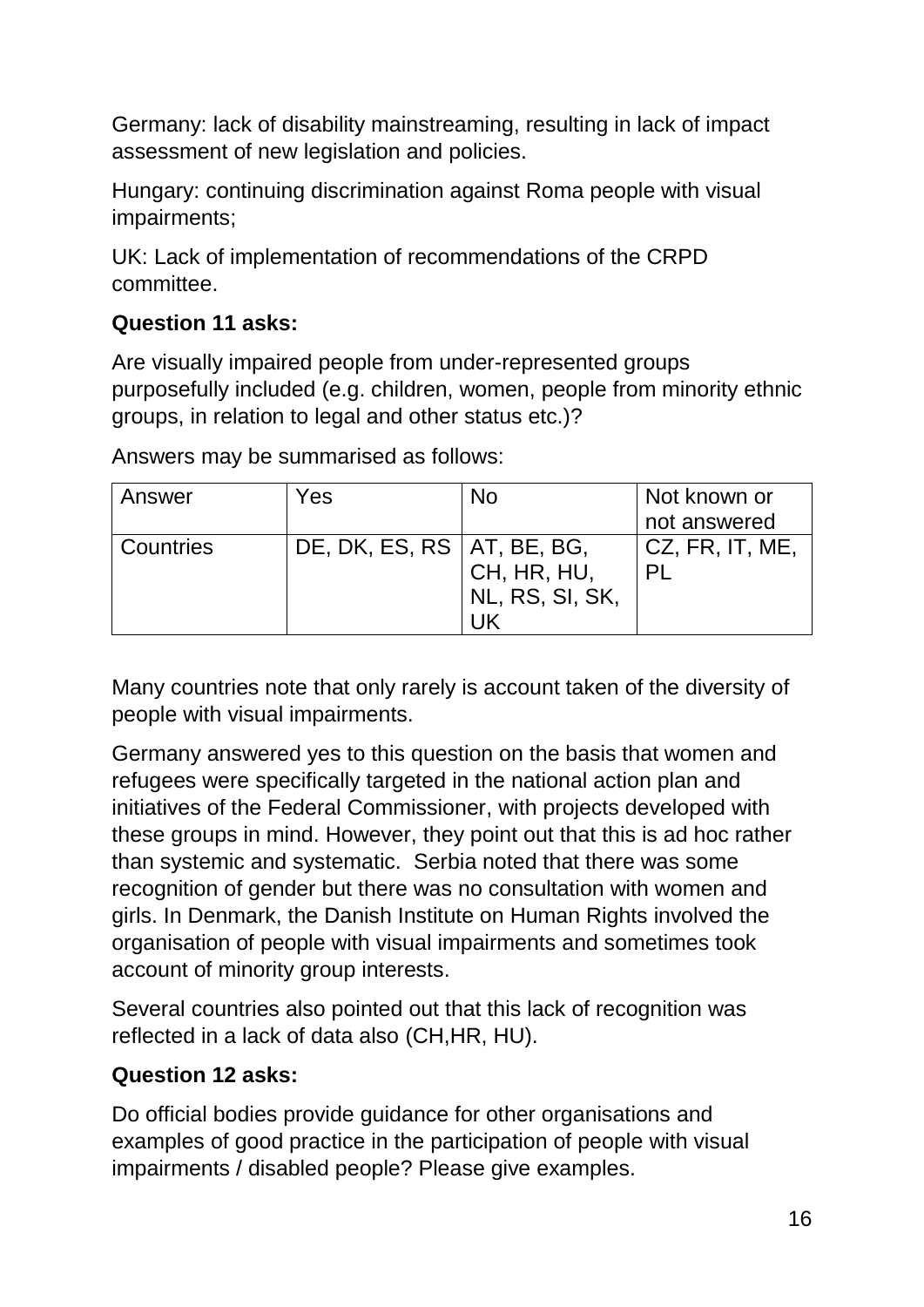Answers may be summarised as follows:

| Answer    | Yes        | <b>No</b>      | I Not known              |
|-----------|------------|----------------|--------------------------|
| Countries | DK, HR, ES | AT, DE, CH,    | <sup>1</sup> BE, BG, CZ, |
|           |            | DE, ME, PL,    | FR, IT, NL               |
|           |            | RS, SI, SK, UK |                          |

There was very little evidence that governments gave guidance or support to organisations on how they should involve people with visual impairments and disabled people. There were no examples of concrete ways that governments had supported this.

In Croatia this support was offered by the Ombudswoman as part of the independent mechanism and in Denmark, involvement was also possible although there is no mention of specific initiatives. In Spain the organisation of people with visual impairments provided this support themselves to Latin American and Portuguese organisations of disabled people.

### **Question 13 asks:**

Is attention paid to accessibility and appropriate support to enable people with visual impairments / disabled people to participate in monitoring of the CRPD?

This is clearly a very broad question. However, a summary of judgements by countries is below:

| Answer  | Yes     | Partly      | <b>No</b> | Not known /not            |
|---------|---------|-------------|-----------|---------------------------|
|         |         |             |           | answered                  |
| Country | DE, DK, | AT, IT, SI, | BE, CH,   | BG, CZ, DK,               |
|         | ES. PL  | SK, UK      | <b>HR</b> | FR, HU, IT, ME,<br>NL. RS |

Some countries described the situation further. Denmark noted that the text of the Convention was accessible but did not refer to other publications. Similarly, Austria stated that work of the federal monitoring committee was accessible. In Germany, minutes of meetings and other information was accessible to people with visual impairments and although some limitations remain, these are due to be rectified through law.

In the UK, reductions in support in recent years were noted.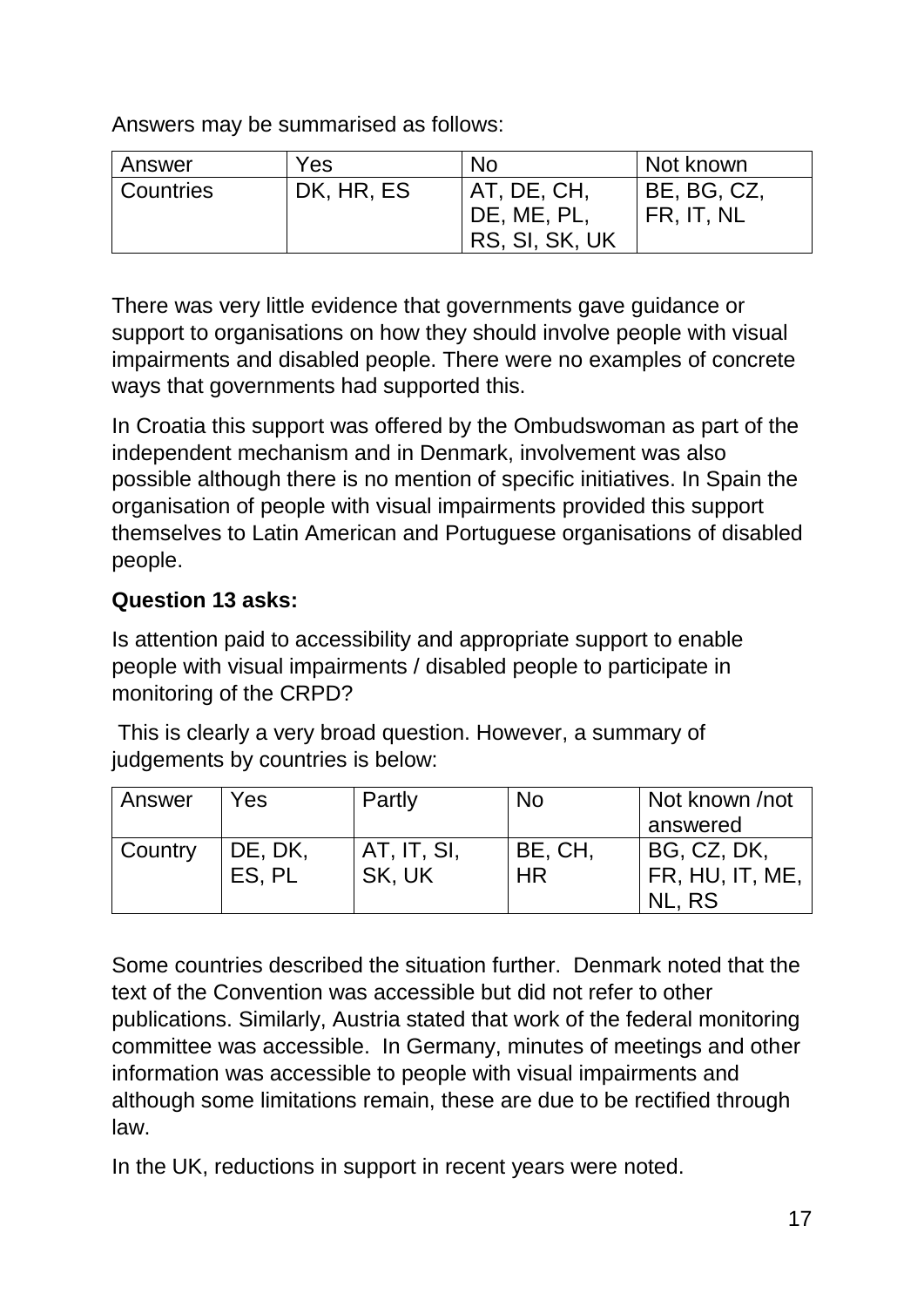## **Question 14 asks:**

Is sufficient funding available to ensure that people with visual impairments / disabled people can take part in monitoring of the CRPD?

| Answer    | Yes | Partly | <b>No</b>                                     | Not known/not<br>answered |
|-----------|-----|--------|-----------------------------------------------|---------------------------|
| Countries | ES. | AT, PL | BE, BG, CH,<br>CZ, DE, HR,<br>IT, ME, RS, SI, | DK, FR, HU,<br>NL, UK     |

A summary of answers is below:

In Spain, the organisation of people with visual impairments organises the funding necessary for taking part in monitoring. However, this does not appear to be the case in other countries. In Austria, funding is available to take part in the federal monitoring committee but not for the separate work of organisations of people with visual impairments. In Poland, funding was available in some situations but not others and was said to be insufficient.

Insufficient funds limited what organisations were able to do (DE, SK). In some countries it was only available through applying for funding for projects (ME), rather than for ongoing work.

## **Question 15 asked:**

Is there support for capacity building of organisations? Is this sufficient?

Capacity building is a process by which individuals and organisations are able to obtain, develop, and retain skills, knowledge and other resources needed to do work effectively on a task. While clearly funding is an important part of capacity building, this question was about other aspects, such as support for developing awareness, knowledge and ability to operate in a complex policy field. Answers given were as follows:

| Answer    | Yes | Partly  | <b>No</b>                               | Not known /                    |
|-----------|-----|---------|-----------------------------------------|--------------------------------|
|           |     |         |                                         | not                            |
|           |     |         |                                         | answered                       |
| Countries |     |         | DE, DK, ES,   AT, BG, CH,   BE, FR, HU, |                                |
|           |     | HR, ME, | CZ, SI, UK                              | $\overline{\mathsf{I}}$ IT. NL |
|           |     | RS, SK  |                                         |                                |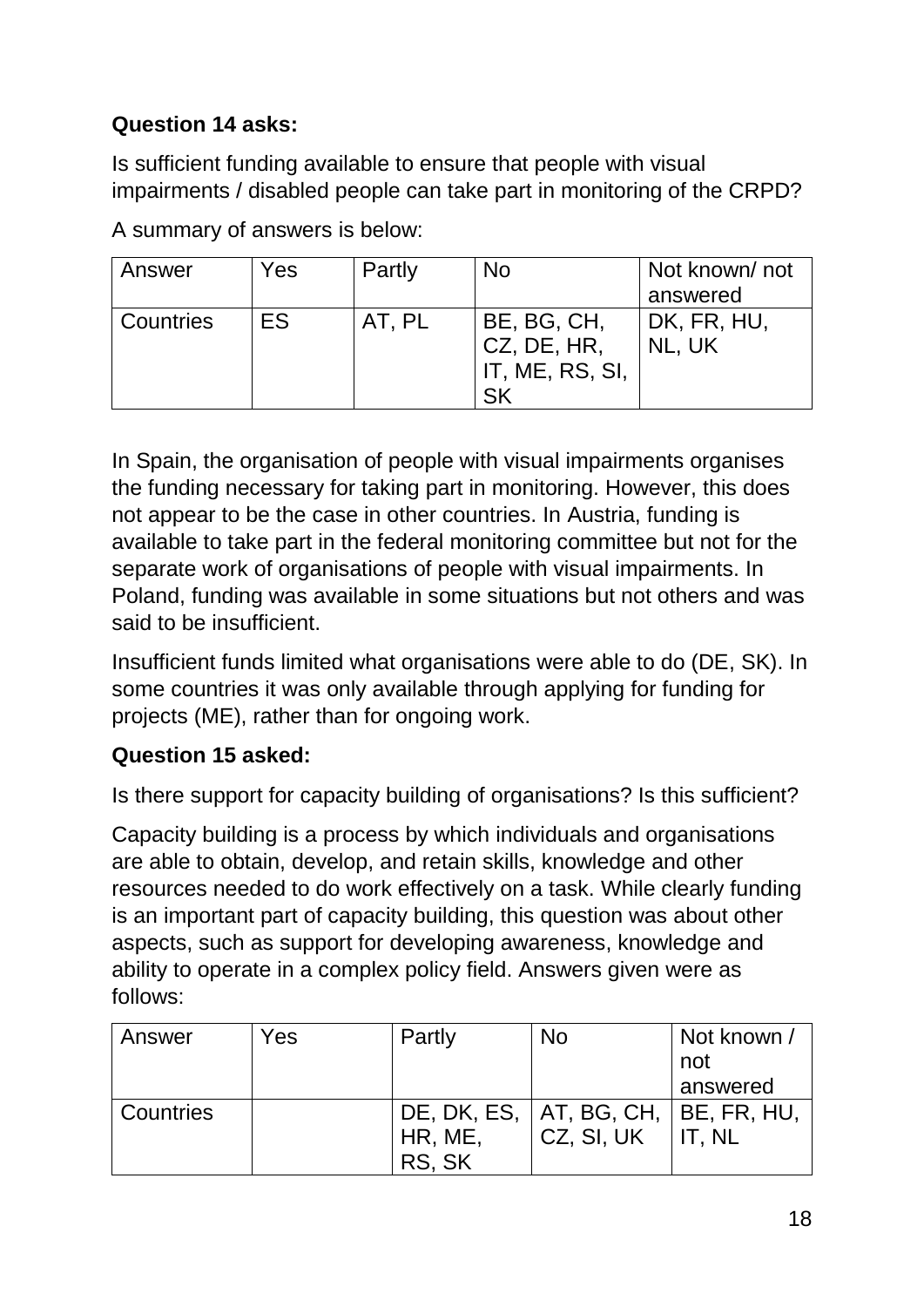It is striking that there is very little support for capacity building in any EU countries taking part in this survey. Even where there was partial support, one comment made was that 'any capacity building, awareness raising etc. is not supported publicly but some activities run by (another organisation) may have such effects, intended or not'. (DK) No positive examples of capacity building were given by any country. This is clearly a very disappointing situation.

### **Question 16 asked:**

How could participation in monitoring and development of the CRPD by organisations of people with visual impairments / disabled people be made more effective in your country?

This is another very broad question and the answers were varied. Improvements to participation were the priority of many countries, whether in politics (AT), representation on bodies concerned with implementing the CRPD (HR, ME, PL, RS, SI, SK), or opportunities to comment on developments (CZ, DK). In turn, participation required the development of concrete action plans and measures to implement the CRPD, which were lacking in some countries (DE, DK, PL, UK). Other countries picked up on problems of capacity building and training (SI) while funding shortfalls were also noted (HR, PL, SI). While participation of under – represented groups was clearly and issue for all countries, it was mentioned specifically just once (ES).

## **Question 17 asked:**

Do you have additional comments on the implementation of Article 33 in your country? In particular, please reflect on any changes and developments since 2014.

This question was only answered directly by countries participating in the latest 2918 survey and not all gave comments. A summary of those who did is below.

Denmark: Omission of requirements for reasonable accommodation and accessibility from legislation on disability discrimination is problematic.

Serbia: "Regrettably, no positive developments are visible since 2014 and it is evident that provisions of the UNCRPD are not respected."